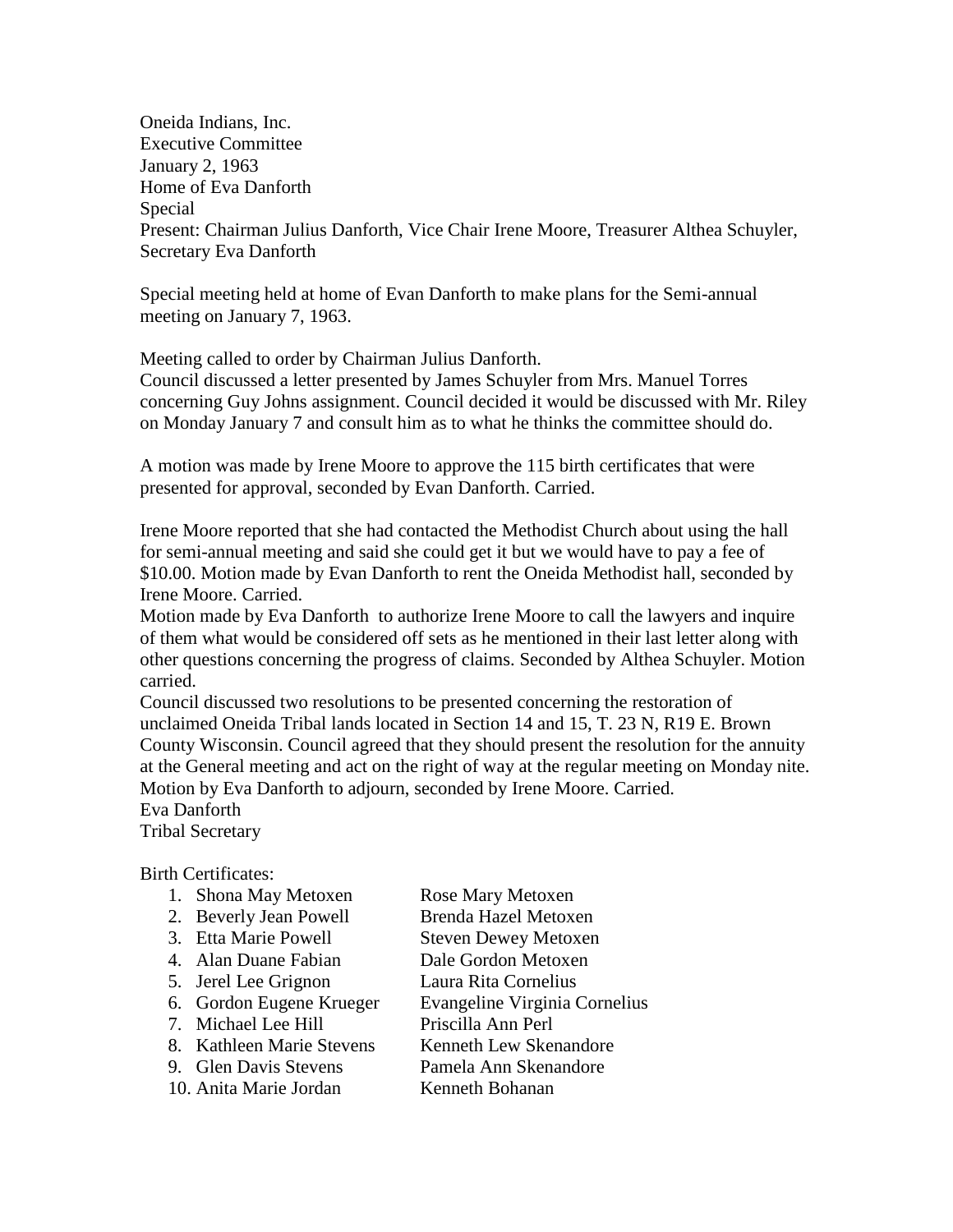11. Sue Anne Marie Doxtator Lynnette Bohanan 12. Sylvia Ann Metoxen Dorothy Hollister Kerstetter 13. Katherine Marie Smith Vern Leland Wagner 14. Valleen Ernette Wheelock Bernard Lee Wagner 15. Ronald Lee McLester Gail Lynn Wagner 16. Donald Dean McLester Monty Ray Wagner 17. Bruce ? Dunbar Valarie Kay Wagner 18. Barbara Jean Dunbar Janice Lea Wagner 19. Albert Ray King Luis Albert Rubio 20. Pamela Lee King Ronald Ray Rubio 21. Arthur Michael King Marlene Joy Rubio 22. Carolyn Hindman Joseph Bernard Rubio 23. Marvin Keith Cooper Gerald Wayne Archiquette 24. Anna Marie Cooper Denise Althea Rubio 25. Leslie Arnold DeNasha Gail Reney Archiquette 26. Thomas Lee DeNasha Cathy Lynne House 27. Janet Lee Skenandore Stephen Baird Benko 28. Abraham Edward Swamp Curtis Wayne Danforth 29. Joseph Noah Swamp Kathleen Vera Danforth 30. Floyd Douglas Kindness Diane Renee Danforth 31. Susan Dawn Wilson Joseph Hugh Danforth 32. Vicki Lynne Wilson Carolyn Marcia Hill 33. Joan Kelly Leland Gary Hill 34. James Kelly David John Stevens 35. Leslie Gordon Kelly Sandra Diane Kuhl 36. John Kelly Jr. Barbara Jean Kuhl 37. John Kelly Sr. Robert Ernest Padilla 38. Debra Lee Denny Phyllis Sue Padilla 39. Eric Dean Denny Patricia Ann Padilla 40. Brian Keith Denny Teresa Louise Padilla 41. Beverly May Denny Roger Allen Yealey 42. Antoinette Yvonne Stevens Philip Leroy King 43. Rollin Richard Stevens Timothy Craig King 44. Brenda Jean Danforth LuAnn Marie King 45. Margaret Mae Parkhurst Ellen Christine King 46. Lenore Ada Parkhurst Harland David King 47. Sharon May Archiquette Paula Marlene King 48. Keith Allen Archiquette Carl Joseph King 49. Richard Lee Archiquette David August Webster 50. Gerald Paul Archiquette Michael Hyson Webster 51. Steven James Hopfensberger Norbert H. Lawe 52. Nancy Carol Hopfensberger Judith Sharon Lawe 53. Marilyn Lee Hopfensberger Michael Dennis House 54. Allen Metoxen Richard Dean House 55. Daryl Mark Metoxen Kevin Dru House 56. Roger Metoxen John Gordon House